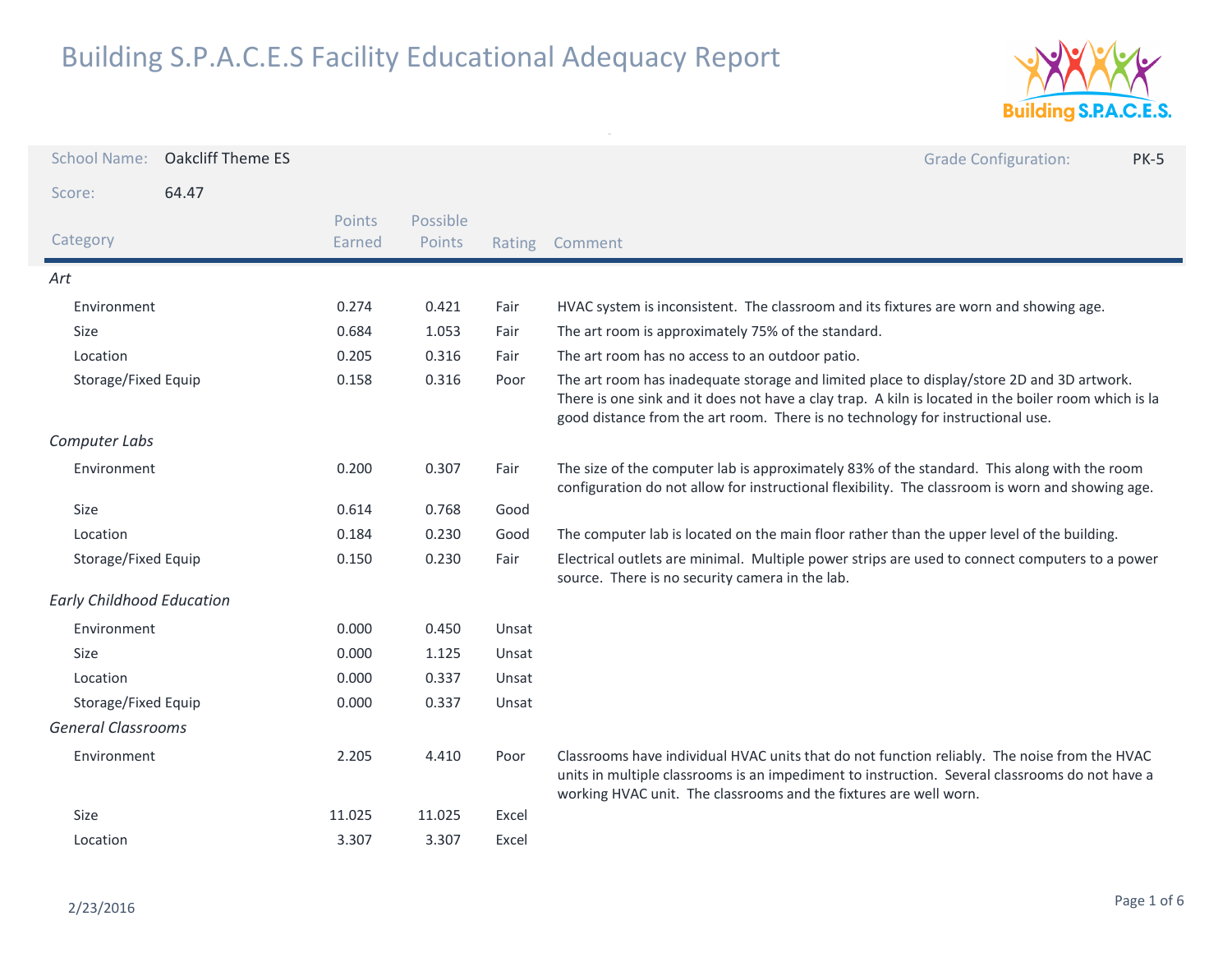

| <b>School Name:</b>                 | <b>Oakcliff Theme ES</b>        |                  |                    |        | <b>Grade Configuration:</b><br><b>PK-5</b>                                                                                                                                                                                                                                                                                                                                    |
|-------------------------------------|---------------------------------|------------------|--------------------|--------|-------------------------------------------------------------------------------------------------------------------------------------------------------------------------------------------------------------------------------------------------------------------------------------------------------------------------------------------------------------------------------|
| Score:                              | 64.47                           |                  |                    |        |                                                                                                                                                                                                                                                                                                                                                                               |
| Category                            |                                 | Points<br>Earned | Possible<br>Points | Rating | Comment                                                                                                                                                                                                                                                                                                                                                                       |
| <b>General Classrooms</b>           |                                 |                  |                    |        |                                                                                                                                                                                                                                                                                                                                                                               |
| Storage/Fixed Equip                 |                                 | 2.150            | 3.307              | Fair   | Sixty percent of the Grade 1 classrooms do not have a restroom or a shared restroom with an<br>adjoining classroom. Classrooms lack adequate storage and casework. The fixed equipment is<br>aged.                                                                                                                                                                            |
| <b>Instructional Resource Rooms</b> |                                 |                  |                    |        |                                                                                                                                                                                                                                                                                                                                                                               |
| Environment                         |                                 | 0.421            | 0.648              | Fair   | The classroom and its furnishings used for the Discovery program are well worn.                                                                                                                                                                                                                                                                                               |
| Size                                |                                 | 1.620            | 1.620              | Excel  |                                                                                                                                                                                                                                                                                                                                                                               |
| Location                            |                                 | 0.486            | 0.486              | Excel  |                                                                                                                                                                                                                                                                                                                                                                               |
| Storage/Fixed Equip                 |                                 | 0.316            | 0.486              | Fair   | The discovery classroom has inadequate storage and casework.                                                                                                                                                                                                                                                                                                                  |
|                                     | Kindergarten & Pre-Kindergarten |                  |                    |        |                                                                                                                                                                                                                                                                                                                                                                               |
| Environment                         |                                 | 0.300            | 0.375              | Good   |                                                                                                                                                                                                                                                                                                                                                                               |
| Size                                |                                 | 0.610            | 0.938              | Fair   | The kindergarten classrooms meet the size standard but none of the rooms have a bathroom.                                                                                                                                                                                                                                                                                     |
| Location                            |                                 | 0.141            | 0.282              | Poor   | Kindergarten rooms are located at the farthest point from the parent drop off zone.<br>Additionally, kindergarten students must go up and down a short flight of steps to reach their<br>classroom, cafeteria, gymnasium, media center, administrative offices, music room, and pick<br>up/drop off points.                                                                   |
| Storage/Fixed Equip                 |                                 | 0.183            | 0.282              | Fair   | Kindergarten and prekindergarten classrooms lack adequate storage and casework. The fixed<br>equipment is worn due to age.                                                                                                                                                                                                                                                    |
| <b>Learning Environment</b>         |                                 |                  |                    |        |                                                                                                                                                                                                                                                                                                                                                                               |
| Learning Style Variety              |                                 | 0.000            | 4.500              | Unsat  | The school does not have any spaces that are designed to support small groups, large groups or<br>individualized instruction.                                                                                                                                                                                                                                                 |
| <b>Interior Environment</b>         |                                 | 0.900            | 1.800              | Poor   | Almost all classrooms have windows that provide natural light. The classrooms have individual<br>HVAC units that are very loud when the air conditioning is running. The noise is an impediment<br>to instruction. Several classrooms have no working HVAC system. The hallways are narrow and<br>the steps have large chips in the terrazzo flooring causing a safety issue. |
| <b>Exterior Environment</b>         |                                 | 0.675            | 1.350              | Poor   | There is a garden area for science instruction, but there are no other outside learning or social<br>gathering areas that support student engagement.                                                                                                                                                                                                                         |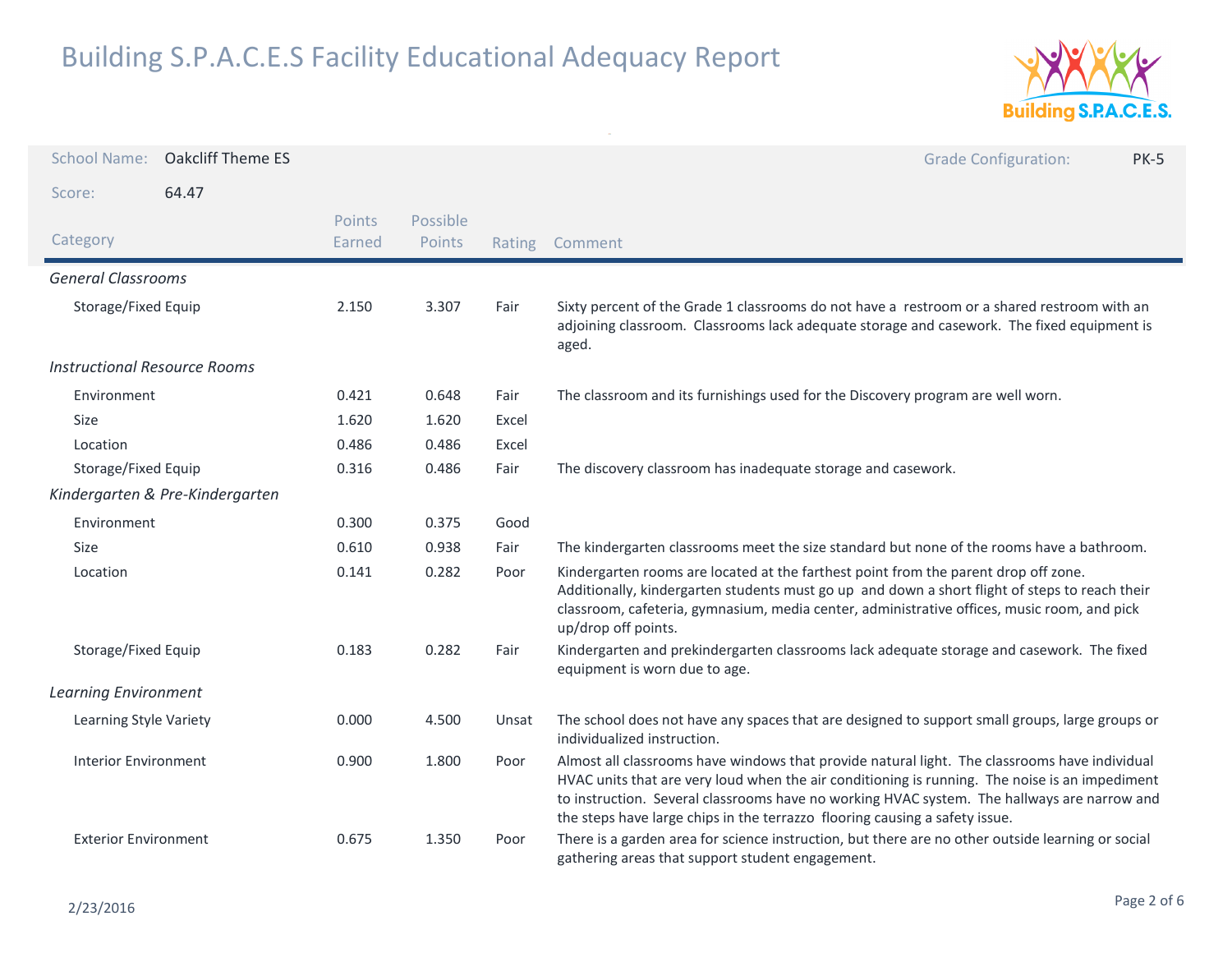

| <b>School Name:</b>       | <b>Oakcliff Theme ES</b> |                  |                    |       | <b>Grade Configuration:</b><br><b>PK-5</b>                                                                                                                                                      |
|---------------------------|--------------------------|------------------|--------------------|-------|-------------------------------------------------------------------------------------------------------------------------------------------------------------------------------------------------|
| Score:                    | 64.47                    |                  |                    |       |                                                                                                                                                                                                 |
| Category                  |                          | Points<br>Earned | Possible<br>Points |       | Rating Comment                                                                                                                                                                                  |
| Learning Environment      |                          |                  |                    |       |                                                                                                                                                                                                 |
| Environment               |                          | 0.702            | 0.877              | Good  |                                                                                                                                                                                                 |
| Media Center              |                          |                  |                    |       |                                                                                                                                                                                                 |
| <b>Size</b>               |                          | 1.097            | 2.193              | Poor  | The media center is approximately 44% of the standard.                                                                                                                                          |
| Location                  |                          | 0.658            | 0.658              | Excel |                                                                                                                                                                                                 |
| Storage/Fixed Equip       |                          | 0.428            | 0.658              | Fair  | The media center has limited storage space. The media center has inadequate storage for<br>equipment and resources. Some audio-visual equipment is stored in the hallway outside the<br>Center. |
| <b>Music</b>              |                          |                  |                    |       |                                                                                                                                                                                                 |
| Environment               |                          | 0.433            | 0.667              | Fair  | The classroom are worn and tired.                                                                                                                                                               |
| <b>Size</b>               |                          | 1.667            | 1.667              | Excel |                                                                                                                                                                                                 |
| Location                  |                          | 0.400            | 0.500              | Good  | The music room is located beside one general classroom noise intrusion is an issue.                                                                                                             |
| Storage/Fixed Equip       |                          | 0.325            | 0.500              | Fair  | There is no sink in the room. The classroom and fixtures show signs of age.                                                                                                                     |
| <b>Performing Arts</b>    |                          |                  |                    |       |                                                                                                                                                                                                 |
| Environment               |                          | 0.354            | 0.544              | Fair  | The stage floor, curtains and lights are aged and aesthetically displeasing. It is attached and<br>open to the cafeteria. The stage is not ADA accessible.                                      |
| <b>Size</b>               |                          | 1.088            | 1.360              | Good  |                                                                                                                                                                                                 |
| Location                  |                          | 0.408            | 0.408              | Excel |                                                                                                                                                                                                 |
| Storage/Fixed Equip       |                          | 0.326            | 0.408              | Good  |                                                                                                                                                                                                 |
| <b>Physical Education</b> |                          |                  |                    |       |                                                                                                                                                                                                 |
| Environment               |                          | 1.123            | 1.728              | Fair  | Gym is not air conditioned. The gymnasium is aged. The gym's rubber floor is buckling and it has<br>poor ventilation.                                                                           |
| Size                      |                          | 2.808            | 4.320              | Fair  | The gymnasium meets the size standard but the rubber flooring is peeling and buckling in<br>multiple places.                                                                                    |
| Location                  |                          | 1.037            | 1.296              | Good  | The gymnasium is in a separate building.                                                                                                                                                        |
| Storage/Fixed Equip       |                          | 0.842            | 1.296              | Fair  | There is inadequate storage for equipment.                                                                                                                                                      |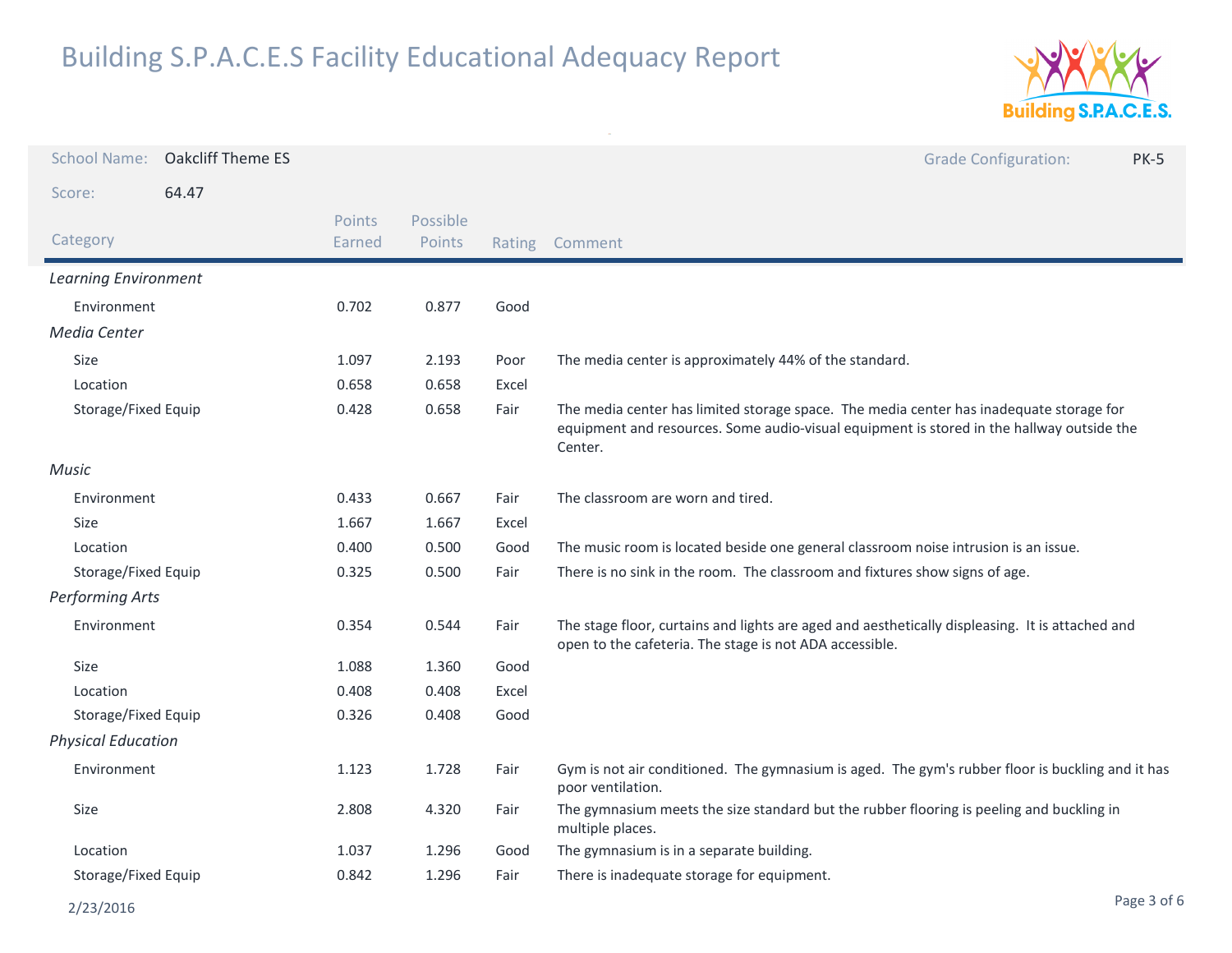

| <b>School Name:</b>             | <b>Oakcliff Theme ES</b>         |                  |                    |       |                                                                                                                                                                                                                                                                                                       | <b>Grade Configuration:</b> | <b>PK-5</b> |
|---------------------------------|----------------------------------|------------------|--------------------|-------|-------------------------------------------------------------------------------------------------------------------------------------------------------------------------------------------------------------------------------------------------------------------------------------------------------|-----------------------------|-------------|
| Score:                          | 64.47                            |                  |                    |       |                                                                                                                                                                                                                                                                                                       |                             |             |
| Category                        |                                  | Points<br>Earned | Possible<br>Points |       | Rating Comment                                                                                                                                                                                                                                                                                        |                             |             |
| <b>Science</b>                  |                                  |                  |                    |       |                                                                                                                                                                                                                                                                                                       |                             |             |
| Environment                     |                                  | 0.360            | 0.450              | Good  |                                                                                                                                                                                                                                                                                                       |                             |             |
| Size                            |                                  | 0.731            | 1.125              | Fair  | The science classroom is approximately 75% of the size standard.                                                                                                                                                                                                                                      |                             |             |
| Location                        |                                  | 0.219            | 0.337              | Fair  | The science classroom has no direct access to the outside garden area.                                                                                                                                                                                                                                |                             |             |
| Storage/Fixed Equip             |                                  | 0.169            | 0.337              | Poor  | There is inadequate amount of storage and no hazardous material storage. There is no fire<br>blanket, eye wash or shower.                                                                                                                                                                             |                             |             |
|                                 | Self-Contained Special Education |                  |                    |       |                                                                                                                                                                                                                                                                                                       |                             |             |
| Environment                     |                                  | 0.000            | 0.432              | Unsat | There are no self-contained special education classrooms                                                                                                                                                                                                                                              |                             |             |
| <b>Size</b>                     |                                  | 0.000            | 1.080              | Unsat | There are no self-contained special education classrooms                                                                                                                                                                                                                                              |                             |             |
| Location                        |                                  | 0.000            | 0.324              | Unsat | There are no self-contained special education classrooms                                                                                                                                                                                                                                              |                             |             |
| Storage/Fixed Equip             |                                  | 0.000            | 0.324              | Unsat | There are no self-contained special education classrooms                                                                                                                                                                                                                                              |                             |             |
| <b>Non-Instructional Spaces</b> |                                  |                  |                    |       |                                                                                                                                                                                                                                                                                                       |                             |             |
| Administration                  |                                  | 1.151            | 2.302              | Poor  | Office space is inadequate. The location of the front door to the main office makes supervision of<br>those entering the building difficult.                                                                                                                                                          |                             |             |
| Cafeteria                       |                                  | 2.925            | 4.500              | Fair  | There is no storage for the tables and chairs. The cafeteria area and fixtures are aged. The<br>restrooms outside the cafeteria do not have hot water.                                                                                                                                                |                             |             |
| Food Service and Prep           |                                  | 3.629            | 5.584              | Fair  | The food service has poor HVAC and air circulation. There is no peep hole in the door that opens<br>to the receiving dock. There a wiring duct running across a low ceiling area by the door that<br>opens to the receiving dock.                                                                     |                             |             |
| Clinic                          |                                  | 0.263            | 0.526              | Poor  | The clinic area is not enclosed, and therefore, there is no privacy for a sick student. There is<br>access to a restroom but it is not ADA accessible.                                                                                                                                                |                             |             |
| Counseling                      |                                  | 0.132            | 0.263              | Poor  | There is no dedicated counseling area with a reception/waiting area. There are two counselor<br>offices that are directly off of student hallways and located some distance from each other.<br>Student records are stored behind a locked door in the main office but the area is not fire<br>proof. |                             |             |
|                                 | <b>Custodial and Maintenance</b> | 0.292            | 0.450              | Fair  | There is no custodial receiving area.                                                                                                                                                                                                                                                                 |                             |             |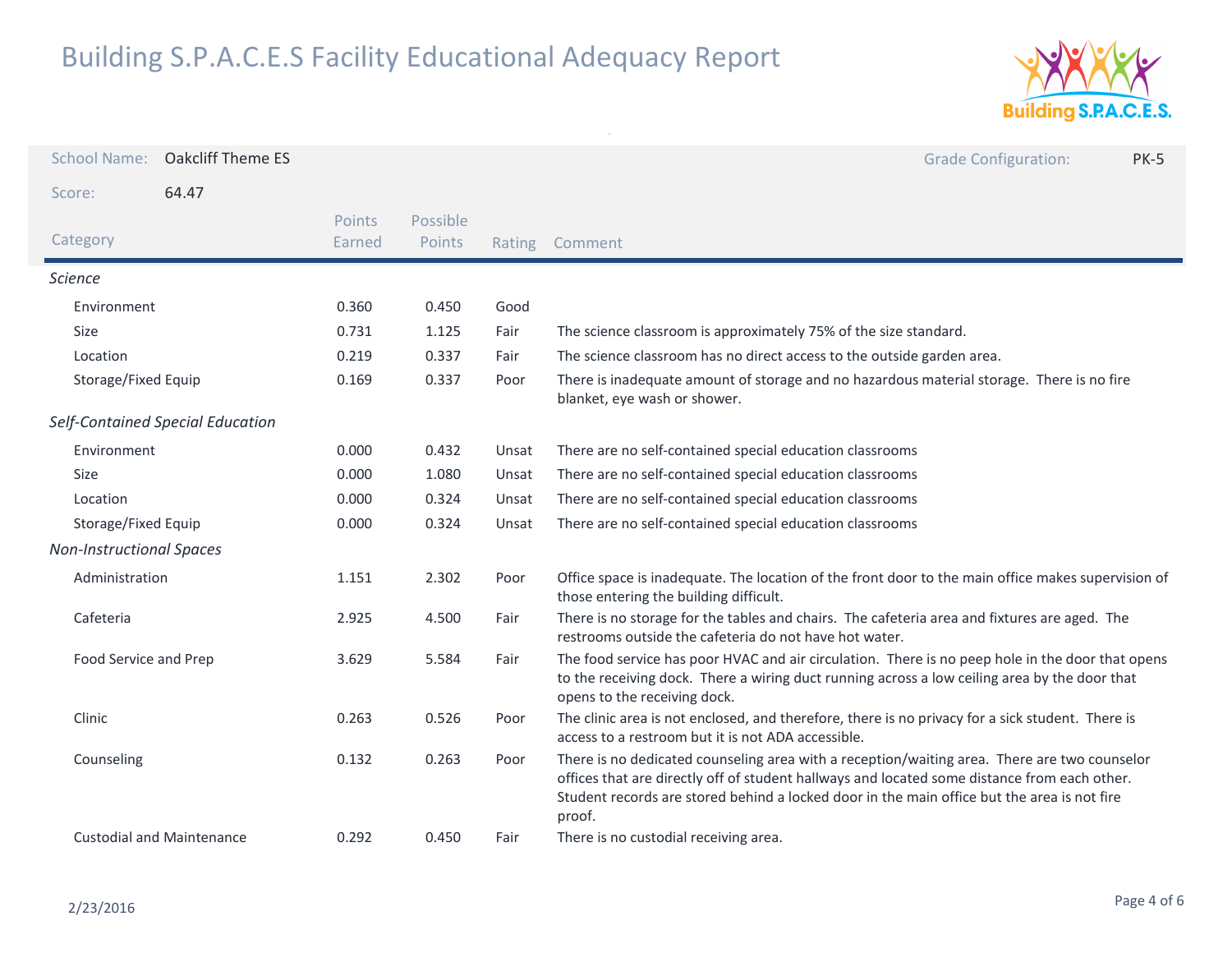

| <b>School Name:</b>             | <b>Oakcliff Theme ES</b>           |                  |                    |       | <b>Grade Configuration:</b><br><b>PK-5</b>                                                                                                                                                 |
|---------------------------------|------------------------------------|------------------|--------------------|-------|--------------------------------------------------------------------------------------------------------------------------------------------------------------------------------------------|
| Score:                          | 64.47                              |                  |                    |       |                                                                                                                                                                                            |
| Category                        |                                    | Points<br>Earned | Possible<br>Points |       | Rating Comment                                                                                                                                                                             |
| <b>Non-Instructional Spaces</b> |                                    |                  |                    |       |                                                                                                                                                                                            |
| <b>Student Restrooms</b>        |                                    | 0.519            | 0.798              | Fair  | Restrooms do not have hot water. The boys' restrooms do not urinal partitions. Fixtures are<br>aged.                                                                                       |
|                                 | Faculty Work Space and Toilets     | 0.912            | 1.140              | Good  |                                                                                                                                                                                            |
| <b>Outside Spaces</b>           |                                    |                  |                    |       |                                                                                                                                                                                            |
| Vehicular Traffic               |                                    | 1.170            | 1.800              | Fair  | There is inadequate space to manage parent drop off and pick up. Parents line down the street<br>of the neighborhood. There is limited space for buses to park.                            |
| <b>Pedestrian Traffic</b>       |                                    | 0.438            | 0.876              | Poor  | There is a building exit located by the prekindergarten classrooms. The overhang to this area<br>appears rotted and ready to collapse.                                                     |
| Parking                         |                                    | 0.585            | 0.731              | Good  |                                                                                                                                                                                            |
| Play Areas                      |                                    | 1.369            | 2.107              | Fair  | The play area is not ADA accessible. There is no ADA playground equipment. The area is not<br>fenced.                                                                                      |
| Safety and Security             |                                    |                  |                    |       |                                                                                                                                                                                            |
| Fencing                         |                                    | 0.338            | 0.677              | Poor  | There is minimal fencing that borders parts of the school grounds.                                                                                                                         |
| Signage & Way Finding           |                                    | 0.720            | 0.900              | Good  |                                                                                                                                                                                            |
| Ease of Supervision             |                                    | 1.755            | 2.700              | Fair  | The building layout makes supervision difficult. There are multiple areas with short and dead<br>end hallways that have poor sightlines. There is inadequate lighting in the parking area. |
| <b>Controlled Entrances</b>     |                                    | 0.292            | 0.450              | Fair  | There is no security vestibule.                                                                                                                                                            |
| <b>Technology Readiness</b>     |                                    |                  |                    |       |                                                                                                                                                                                            |
| IDF & MDF Environment           |                                    | 0.000            | 1.500              | Unsat | A room housing IDF and MDF is located off the kitchen area. The excessive heat from the kitchen<br>increases the heat in this room.                                                        |
| <b>Electrical Power</b>         |                                    | 0.000            | 1.000              | Unsat | None of the classrooms meet the standard of seven quad outlets and one ceiling duplex outlets<br>per room.                                                                                 |
|                                 | Equity of Access, Wireless & Drops | 1.000            | 1.000              | Good  |                                                                                                                                                                                            |
| <b>LAN Connectivity</b>         |                                    | 1.500            | 1.500              | Good  |                                                                                                                                                                                            |
| <b>WAN Backbone</b>             |                                    | 1.000            | 1.000              | Good  |                                                                                                                                                                                            |